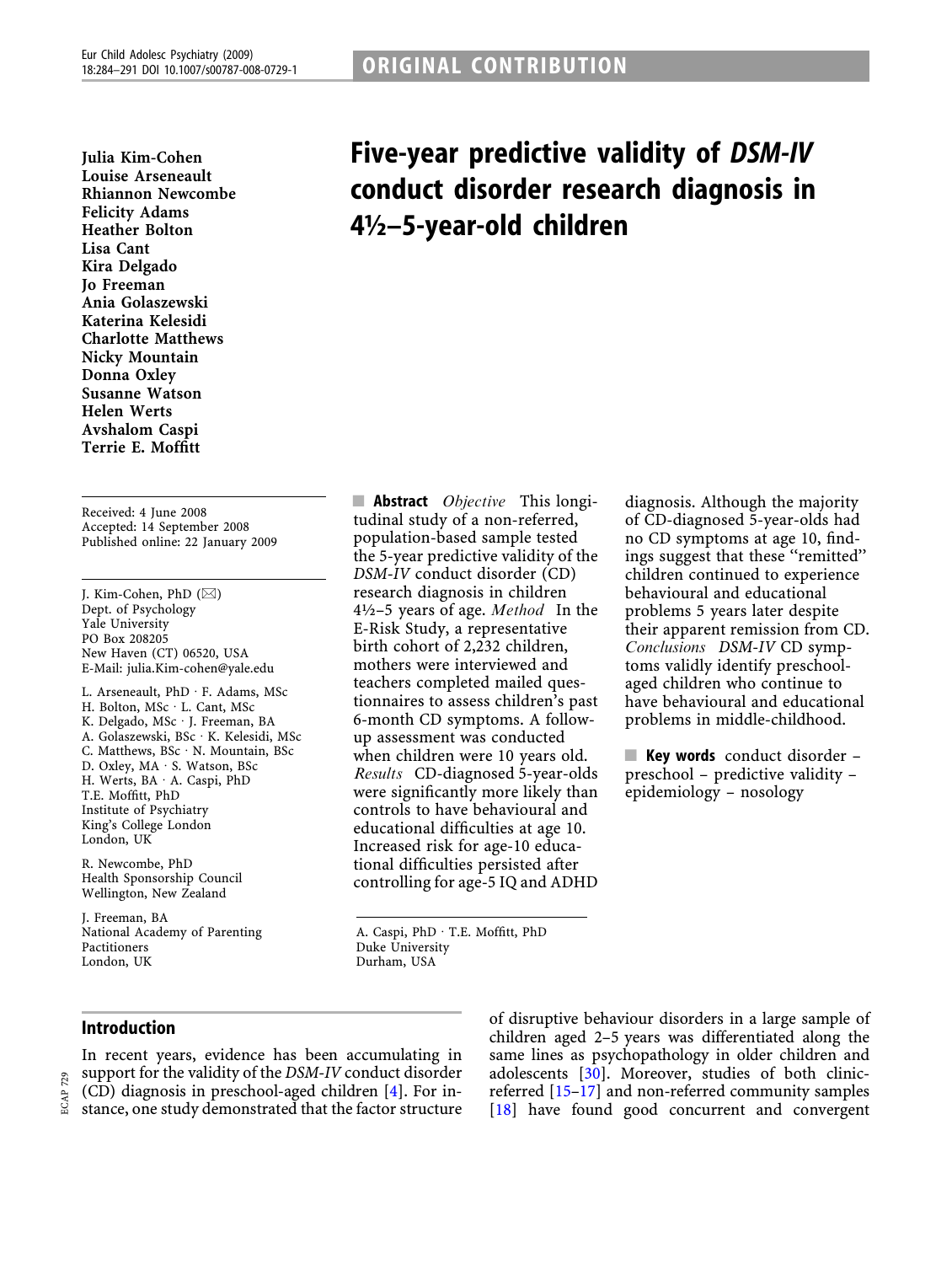validity for the DSM-IV CD diagnosis in preschool-aged children. Thus far, however, only one epidemiological study has tested predictive validity. We previously documented the prospective 2-year predictive validity of the DSM-IV CD diagnosis in an epidemiological sample of  $4\frac{1}{2}$ –5-year-old children [\[18](#page-6-0)]. Compared with nondiagnosed children, 5-year-olds diagnosed with CD were significantly at greater risk for a CD diagnosis and behavioural and educational difficulties when reassessed at age 7. Although many 5-year-olds showed apparent remission from CD by age 7, these children continued to experience clinically significant difficulties [[18\]](#page-6-0). Nevertheless, predictive validity over a 2-year period is a fairly short time span and it is possible that over a longer epoch, preschoolers diagnosed with CD may appear no different from non-diagnosed peers. Here we extend our previous findings over a 5-year period to middle childhood when the same children are 10 years old.

Further testing the predictive validity of DSM-IV CD diagnosis in preschoolers is important for several reasons. First, predictive validity is an essential function of a diagnostic system. Good predictive validity of a diagnosis would inform clinicians' ability to predict patients' long-term prognosis and identify children most in need of intervention. Second, when CD symptoms emerge in the preschool period, timely intervention is desirable to prevent chronic CD [[14,](#page-6-0) [26,](#page-6-0) [32,](#page-6-0) [37\]](#page-7-0) and a diagnosis is typically necessary for families to qualify for affordable treatment. Third, the predictive validity of diagnosing CD in preschoolers is one of several research priorities for informing the forthcoming DSM-V[ $23, 36$  $23, 36$ ]. Evidence is needed regarding whether young children's conduct problems can be validly classified as a disorder based on DSM-IV nosology during a developmental period when such problem behaviour is not uncommon [[11,](#page-6-0) [35\]](#page-7-0).

In this study, we tested predictive validity in two ways. First, we compared children who did and did not have an age-5 CD diagnosis on age-10 behavioural and educational outcomes as reported by mothers and teachers. Second, we identified a group of children who had age-5 CD but had no age-10 CD symptoms. Support for predictive validity would be evident if these ostensibly ''remitted'' children have worse outcomes at age 10 compared to non-CD controls. Although we also report on the continuity of a CD diagnosis between ages 5 and 10 years, the key criteria for assessing predictive validity in this study were children's functional outcomes in middle-childhood, which are important regardless of concurrent diagnostic status.

# Method

### $\blacksquare$  Participants

Participants are members of the Environmental Risk (E-Risk) Longitudinal Twin Study. The E-Risk sampling frame was two consecutive birth cohorts (1994 and 1995) in a birth register of twins born in England and Wales [[33\]](#page-7-0). Of the 15,906 twin pairs born in these 2 years, 71% joined the register. Bias from non-response was corrected as follows.

The E-Risk Study probability sample was drawn using a high-risk stratification sampling procedure. High-risk families were those in which the mother had her first birth when she was 20 years of age or younger. We used this sampling  $[1]$  $[1]$  to replace high risk families who were selectively lost to the register via non-response and [[2\]](#page-6-0) to ensure sufficient base rates of children growing up in at-risk environments. Age at first childbearing was used as the risk-stratification variable because it was recorded for virtually all families in the register, it is relatively free of measurement error, and early childbearing is a known risk factor for children's problem behaviours [[22](#page-6-0), [24](#page-6-0)]. The sampling strategy resulted in a final sample in which one-third of Study mothers (younger only;  $N = 314$ ) constitute a 160% oversample of mothers who were at high risk based on their young age at first birth (15–20 years). The other two-thirds of Study mothers  $(N = 802)$  accurately represent all mothers in the general population (aged 15–48) in England and Wales in 1994–1995 (estimates derived from the General Household Survey [\[5](#page-6-0)]). To provide unbiased statistical estimates that can be generalized to the population of British families with children born in the 1990s, the data reported in this article were corrected with weighting to represent the proportion of young mothers in that population [\[7](#page-6-0)].

The E-Risk Study sought a sample size of 1,100 families to allow for attrition in future years of the longitudinal study while retaining statistical power. An initial list of families who had same-sex twins was drawn from the register to target for home visits. Of the families from the initial list, 1,116 (93%) participated in homevisit assessments when the twins were age 5 years, forming the base sample for the study: 4% of families refused, and 3% could not be reached after many attempts. Written informed consent was obtained from mothers. With parent's permission, questionnaires were posted to the children's teachers, and teachers returned questionnaires for 94% of cohort children.

Follow-up home interview data were collected for 96% of the 1,116 families at age 10 and teacher questionnaires were obtained for 90% of the participants taking part in the follow-up. The E-Risk Study has received ethical approval from the Maudsley Hospital Ethics Committee.

# $\blacksquare$  CD diagnosis

We derived a research diagnosis of children's CD on the basis of mothers' and teachers' reports on 14 of 15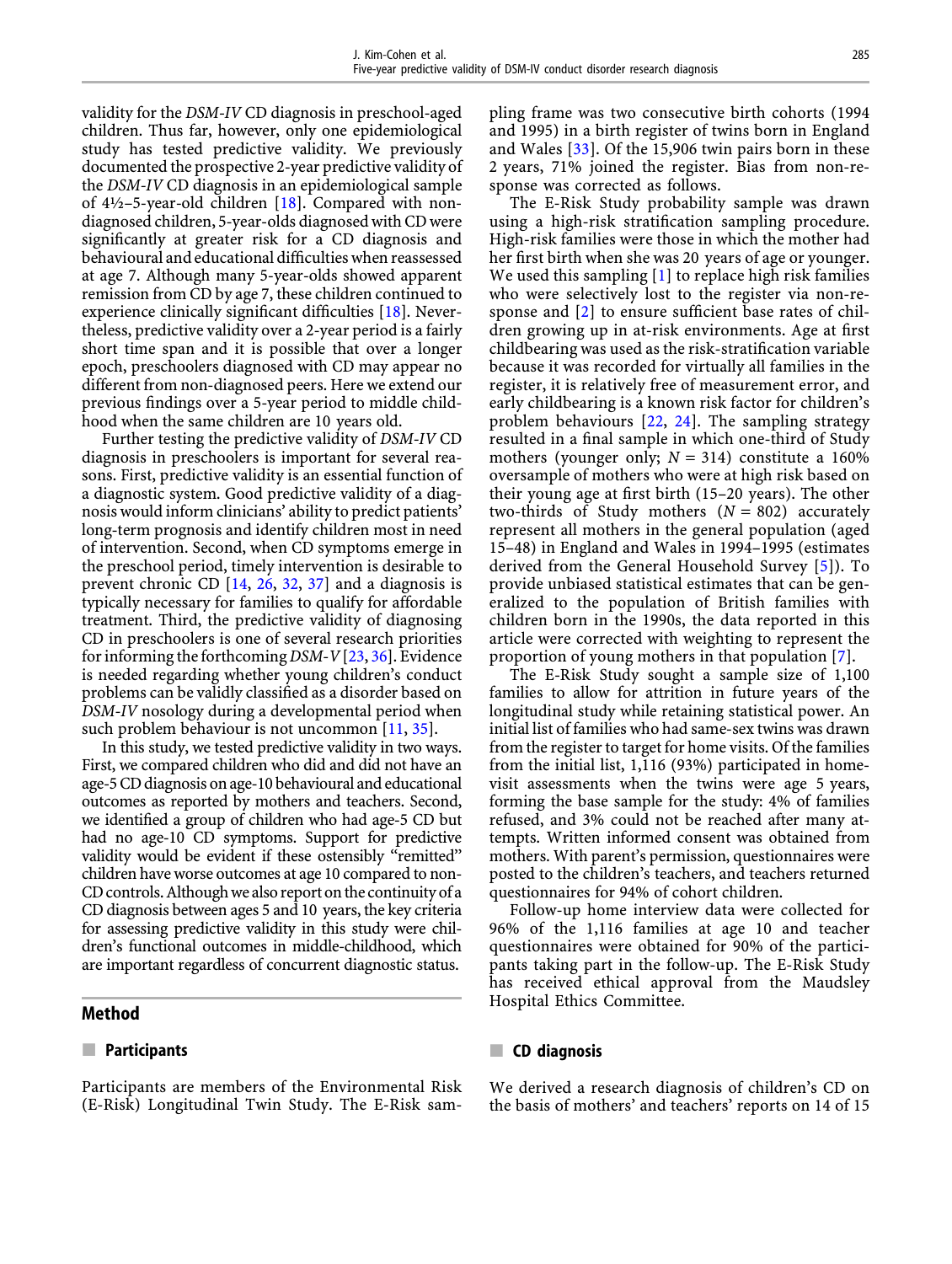DSM-IV symptoms of CD [[18\]](#page-6-0), using the Child Behaviour Checklist (1) and Teacher's Report Form (2). We supplemented these instruments with items from the Diagnostic Interview Schedule for Children [[9\]](#page-6-0) to ensure that the interview covered all CD criterion symptoms (''forced sexual activity'' was excluded as inappropriate for 5-year-olds). Mothers' reports were obtained in a face-to-face, standardized interview in the family home. Interviewers were blind to child diagnostic status. Teachers' reports were obtained via mailed questionnaires.

A child was considered to have a symptom if either the mother or the teacher reported the symptom as being ''very true'' or ''often true'' of the child over the past 6 months at 4½–5 years of age. Some CD items that are very serious behaviours (e.g., ''has used a weapon that can cause serious harm'') and are considered to be clinically significant if done only once were counted if reported as being "very true." Milder CD items which the *DSM-IV* requires "often" (e.g., ''often initiates physical fights'') were counted if reported as being ''often true.'' Items for which mothers and teachers responded only ''somewhat true'' were not counted. We counted a symptom as present if reported by either source, following evidence that this approach enhances diagnostic validity [[6,](#page-6-0) [25\]](#page-6-0). Symptom counts ranged from 0 to 11. Consistent with DSM-IV criteria, children with three or more symptoms were assigned a CD diagnosis. At age 5 years, the prevalence of CD, weighted to represent the population, was 6.6% ( $N = 189$ ; reported Ns are un-weighted) [[18](#page-6-0)]. The same methods were used to diagnose CD at the age-10 assessment, and data were available for 184 of the 189 CD-diagnosed children.

# $\blacksquare$  Age-5 control variables

IQ. Each child was individually tested using a short form of the Wechsler Preschool and Primary Scale of Intelligence-Revised (WPPSI-R) [\[38\]](#page-7-0), comprising Vocabulary and Block Design subtests. IQs were prorated [\[27](#page-6-0)]. The children's IQs ranged from 52 to 145 ( $M = 98$ , SD = 14).

ADHD diagnosis. ADHD research diagnoses were based on DSM-IV criteria. Children received the diagnosis if they had six or more of the hyperactivity– impulsivity symptoms and/or six or more of the inattentiveness symptoms according to either mother or teacher report. To document pervasiveness, the other rater had to indicate two or more symptoms of either inattentiveness or hyperactivity–impulsivity. Therefore, the diagnostic criteria included the presence of symptoms in more than one setting (home and school), as well as onset before age 7 since all children were first assessed at age 5 years. Symptoms

were counted as present only if scored "very or often true''. The prevalence of ADHD diagnoses was 5.7% [\[19](#page-6-0)].

# **E.** Age-10 outcome measures

Behavioural scales were created separately for mothers' and teachers' reports of ADHD symptoms, aggression, delinquency, emotional problems, and prosocial behaviour using items from the Child Behaviour Checklist (1) and the Teacher's Report Form (2), supplemented with items from the DSM-IV diagnostic criteria for ADHD and the Rutter Child Scales [[28](#page-6-0)]. Symptoms and behaviours were reported for the preceding 6 months and each item was scored as (0) "not true," (1) "somewhat true," and (2) "very often true''. Internal consistencies ranged from 0.66 to 0.95.

Treatment for behavioural/emotional problems by a professional (e.g., physician, psychologist, social worker) in the past year was reported by mothers  $(N = 351, 15.8\%$  weighted).

Special education service use in the past year was reported by mothers ( $N = 297$ , 12.6% weighted).

Children's reading ability was individually tested using the Test of Word Reading Efficiency (TOWRE) [\[31](#page-6-0)]. Scores were converted to standardized scores, according to the test manual. We report the percentage of children with a reading score below 90.

English and math school performance. In the Teacher's Report Form [\[2](#page-6-0)], teachers were asked to rate the child's current English and math performance, using a 5-point scale ( $0 = \text{far}$  below average,  $1 = \text{somewhat}$ below average,  $2 = \text{average}$ ,  $3 = \text{somewhat}$  above average, and  $4 = \text{far above average}$ , compared to pupils of the same age. The sample mean was  $2.06$  (SD = 0.97) for English and 2.13 (SD = 0.97) for math performance. We report the percentage of children who were rated by teachers as ''somewhat below average'' or "far below average" in English and math skills.

Teacher's effort. Teachers were asked to report on what it was like to work with this child relative to other children in the class, using a 7-point scale  $(0 = \text{much less}; 3 = \text{average}; 6 = \text{much more})$  to rate six items. Items were: How frequently "...must you act to curb disruptive behaviour by this child?,'' ''…must you give this child extra encouragement to get him/her to take part?," "...must you act to keep this child's attention on task?,'' ''…does this child's behaviour make it rewarding to work with him/her?'' (reverse-coded), ''…does this child's behaviour make it frustrating to work with him/her?'' and ''…does this child need one-on-one interaction from you?'' The sample mean was  $11.66$  (SD = 7.99). The internal consistency alpha was 0.88.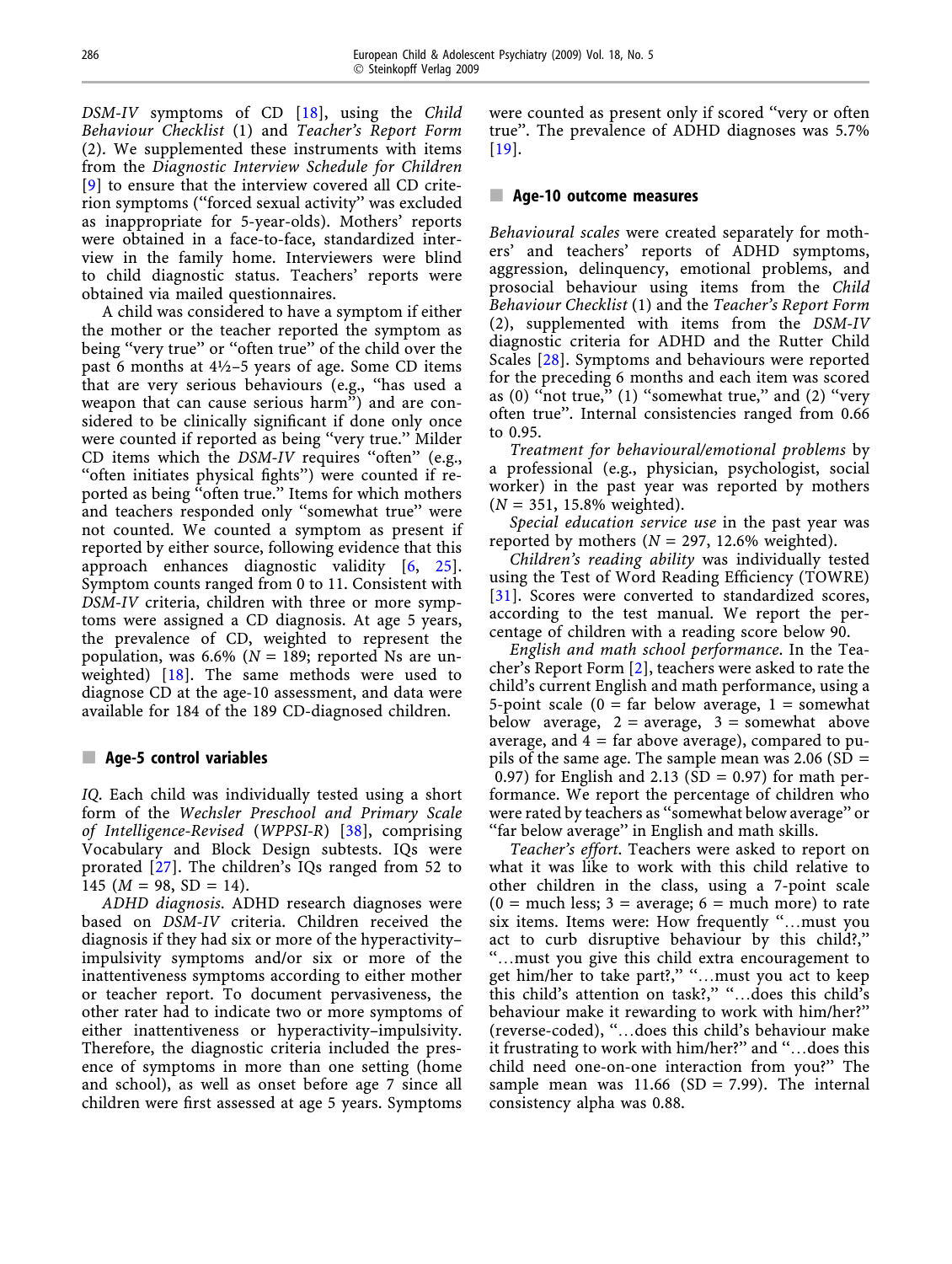|  |  |  |  |  |  |  |  | <b>Table 1</b> Predictive validity: Comparison of children with and without a CD diagnosis at 5 years of age on outcome measures at age 10 |  |  |  |  |  |  |
|--|--|--|--|--|--|--|--|--------------------------------------------------------------------------------------------------------------------------------------------|--|--|--|--|--|--|
|--|--|--|--|--|--|--|--|--------------------------------------------------------------------------------------------------------------------------------------------|--|--|--|--|--|--|

| Child functioning at age 10                               | Age 5 diagnostic grouping       |                                         | Group difference                 | <b>Effect</b> size |
|-----------------------------------------------------------|---------------------------------|-----------------------------------------|----------------------------------|--------------------|
|                                                           | Children with CD<br>$(N = 184)$ | Children without CD<br>$(N = 1954)^{a}$ |                                  |                    |
| <b>Behavioural outcomes</b>                               |                                 |                                         |                                  |                    |
| Mother's report                                           | M(SD)                           | M(SD)                                   | $t$ (df) <sup>b</sup>            | $d^{\mathsf{c}}$   |
| Attention deficit hyperactivity<br>(ADHD) symptom scale   | 14.8(8.2)                       | 8.0(6.9)                                | $9.55$ (1068)***                 | 0.89               |
| Aggression scale                                          | 15.4(8.7)                       | 7.2(6.0)                                | $11.23$ (1068)***                | 1.10               |
| Delinquency scale                                         | 4.0(3.3)                        | 1.5(1.9)                                | 9.50 (1068)***                   | 0.93               |
| Emotional problem scale                                   | 9.7(7.6)                        | 6.2(5.2)                                | 5.43 (1068)***                   | 0.54               |
| Prosocial behaviour scale                                 | 15.0(3.6)                       | 17.2(2.7)                               | 7.55 (1068)***                   | 0.70               |
| Teacher's report                                          |                                 |                                         |                                  |                    |
| ADHD symptom scale                                        | 6.9(8.1)                        | 3.3(5.5)                                | 4.98 (990)***                    | 0.52               |
| Aggression scale                                          | 9.3(10.2)                       | 3.6(6.6)                                | 6.70 $(991)$ ***                 | 0.67               |
| Delinquency scale                                         | 1.8(2.5)                        | 0.6(1.4)                                | 5.86 $(989)$ ***                 | 0.62               |
| Emotional problem scale                                   | 5.5(6.2)                        | 4.8 $(5.7)$                             | 1.36(991)                        | 0.13               |
| Prosocial behaviour scale                                 | 11.9(4.9)                       | 14.1(4.6)                               | 4.77 $(982)$ ***                 | 0.47               |
|                                                           | N(%)                            | N(%                                     | Odds ratio (95% CI)              |                    |
| Received treatment for behavioural/<br>emotional problems | 65(36.2)                        | 286 (14.3)                              | 3.4 $(2.3, 5.1)$ ***             | 0.68               |
| <b>Educational outcomes</b>                               |                                 |                                         |                                  |                    |
| Special education service use                             | 53 (27.3)                       | 244 (11.6)                              | $2.9$ (1.9, 4.4)***              | 0.59               |
| Standard reading score below average or poor              | 62(30.1)                        | 335 (15.0)                              | 2.4 $(1.6, 3.7)$ ***             | 0.48               |
| English school performance below average                  | 83 (47.3)                       | 512 (25.8)                              | 2.6 $(1.7, 3.8)$ ***             | 0.53               |
| Math school performance below average                     | 73 (43.3)<br>M(SD)              | 465 (23.9)<br>M(SD)                     | 2.4 $(1.7, 3.5)$ ***<br>$t$ (df) | 0.48               |
| Teacher's effort scale                                    | 16.4(9.1)                       | 11.3(7.8)                               | 6.30 $(989)$ ***                 | 0.60               |

<sup>a</sup>Five CD children and 89 comparison children were missing parent data at age 10; an additional 21 CD and 191 comparison children were missing teacher data at age 10. Ns are unweighted; proportions are weighted to represent the population of British families<br><sup>b</sup>Continuous variables were analysed with t-tests and their degrees-of-freedom (*df*) and categorical variables with odds

(CI). Standard errors, 95% CIs, and test statistics include adjustments for the dependence in the data due to analyzing two children in the same family [[39](#page-7-0)]. Thus, degrees-of-freedom are based on number of families rather than number of children

<sup>c</sup>Differences between groups can be interpreted in terms of standard deviation units (d), where  $d = 0.2$  is considered a small effect size,  $d = 0.5$  is a medium effect size, and  $d = 0.8$  is a large effect size  $[8]$  $[8]$ 

\*\*\* $P \le 0.001$ 

### $\blacksquare$  Statistical analysis

Group differences were evaluated with t-tests (for continuous variables) and odd ratios (for dichotomous variables), and effect sizes (d) were calculated [[13](#page-6-0)]. Tests were two-tailed and based on the sandwich or Huber/White variance estimator [\[39](#page-7-0)], a method available in STATA 9.0 [[29\]](#page-6-0), which adjusts estimated standard errors to account for the dependence in the data due to analyzing two children per family.

#### **Results**

#### $\blacksquare$  Predictive validity

At age 10 years, the weighted prevalence of CD was 2.6% ( $N = 74$ ) in the total sample, 3.7% ( $N = 49$ ) for boys, and 1.5% ( $N = 25$ ) for girls. Compared with undiagnosed children, the age-5 CD group was at significantly greater risk for a CD diagnosis at age 10 years (OR: 9.0, 95% CI: 4.9, 16.5). Boys were no more likely than girls to maintain a CD diagnosis at both ages.

Compared with non-CD controls, children meeting criteria for a CD diagnosis at age 5 years had significantly higher levels of age-10 mother- and teacherreported ADHD symptoms, aggression, and delinquency, lower levels of prosocial behaviour, and were more likely to have received treatment for behavioural/emotional problems (Table 1). Compared with controls, the CD group was approximately 2–3 times more likely to have age-10 educational problems and to require more effort from teachers. After controlling for age-5 IQ and ADHD diagnosis, the CD group continued to be at significantly greater need for special education services [adjusted odds ratio (AOR): 1.8; 95% CI: 1.1, 2.8], to be at increased risk for poor English performance (AOR: 1.6; 95% CI: 1.0, 2.4), and to require more effort from teachers  $[t(1,928) = 4.30]$ ,  $P < 0.001$ ]. After controlling for age-5 IQ and ADHD, the CD group was at increased risk for poor reading skills and below average math performance, but these comparisons fell short of significance ( $P < 0.09$ ). Boys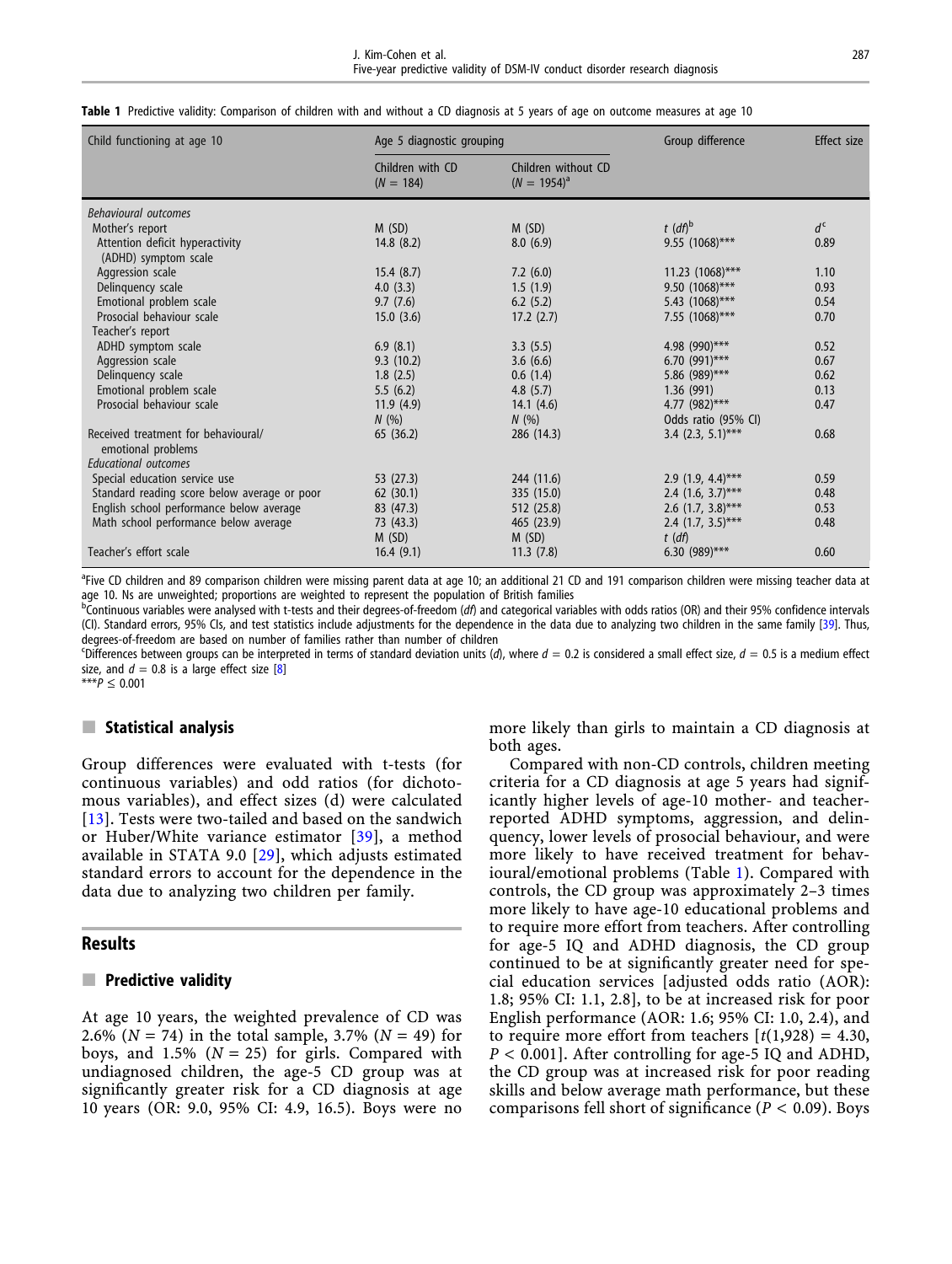| Child functioning at age 10                               | Age 5 diagnostic grouping                                                     | Group difference                                        | Effect size           |                  |
|-----------------------------------------------------------|-------------------------------------------------------------------------------|---------------------------------------------------------|-----------------------|------------------|
|                                                           | "Remitted" group<br>(CD at age 5 but no<br>age-10 CD symptoms)<br>$(N = 115)$ | Comparison group<br>(no age-5 $CD$ )<br>$(N = 1.954)^a$ |                       |                  |
| <b>Behavioural outcomes</b>                               |                                                                               |                                                         |                       |                  |
| Mother's report                                           | M(SD)                                                                         | M(SD)                                                   | $t$ (df) <sup>b</sup> | $d^{\mathsf{c}}$ |
| ADHD symptom scale                                        | 12.1(6.9)                                                                     | 8.0(6.9)                                                | 6.04 $(1057)$ ***     | 0.60             |
| Aggression scale                                          | 11.6(6.1)                                                                     | 7.2(6.0)                                                | $6.31$ (1057)***      | 0.73             |
| Delinquency scale                                         | 2.6(2.2)                                                                      | 1.5(1.9)                                                | 4.26 (1057)***        | 0.55             |
| Emotional problem scale                                   | 8.4(7.0)                                                                      | 6.2(5.2)                                                | $2.87$ (1057)**       | 0.36             |
| Prosocial behaviour scale                                 | 15.9(3.3)                                                                     | 17.2(2.7)                                               | 3.83 $(1055)***$      | 0.45             |
| Teacher's report                                          |                                                                               |                                                         |                       |                  |
| ADHD symptom scale                                        | 4.7(6.0)                                                                      | 3.3(5.5)                                                | $1.95(979) +$         | 0.23             |
| Aggression scale                                          | 6.1(6.9)                                                                      | 3.6(6.6)                                                | 3.50 $(980)$ ***      | 0.37             |
| Delinguency scale                                         | 1.1(1.7)                                                                      | 0.6(1.4)                                                | 2.48 $(978)*$         | 0.31             |
| Emotional problem scale                                   | 4.3(5.0)                                                                      | 4.8(5.7)                                                | 0.73(980)             | 0.08             |
| Prosocial behaviour scale                                 | 13.1(4.4)                                                                     | 14.1(4.6)                                               | $2.01(971)^*$         | 0.22             |
|                                                           | N(%)                                                                          | N(%)                                                    | Odds ratio (95% CI)   |                  |
| Received treatment for behavioural/<br>emotional problems | 28(25.3)                                                                      | 286 (14.3)                                              | 2.0 $(1.2, 3.3)$ **   | 0.38             |
| <b>Educational outcomes</b>                               |                                                                               |                                                         |                       |                  |
| Special education service use                             | 28(23.2)                                                                      | 244 (11.6)                                              | 2.3 $(1.4, 3.9)$ **   | 0.46             |
| Standard reading score below average or poor              | 29(21.2)                                                                      | 335 (15.0)                                              | 1.5(0.9, 2.5)         | 0.22             |
| English school performance below average                  | 40 (35.7)                                                                     | 512 (25.8)                                              | $1.6$ (1.0, 2.6)+     | 0.26             |
| Math school performance below average                     | 33 (31.9)                                                                     | 465 (23.9)                                              | $1.5$ $(1.0, 2.3)$ +  | 0.22             |
|                                                           | M(SD)                                                                         | M(SD)                                                   | $t$ (df)              |                  |
| Teacher's effort scale                                    | 13.4(8.4)                                                                     | 11.3(7.8)                                               | $2.33$ (978)*         | 0.26             |

Table 2 Predictive validity: comparison of children with a CD diagnosis at age 5 and no CD symptoms at age 10 ("remitted") versus children with no CD diagnosis at age 5 (comparison group), on outcome measures at age 10

<sup>a</sup>A total of 14 "remitted" children and 191 comparison children were missing teacher data at age 10. Ns are unweighted; proportions are weighted to represent the

population of British families<br><sup>b</sup>Continuous variables were analysed with *t-*tests and their degrees-of-freedom (*df*) and categorical variables with odds ratios (OR) and their 95% confidence intervals (CI). Standard errors, 95% CIs, and test statistics include adjustments for the dependence in the data due to analyzing two children in the same family [[39](#page-7-0)]. Thus, degrees-of-freedom are based on number of families rather than number of children

"Differences between groups can be interpreted in terms of standard deviation units (d), where  $d = 0.2$  is considered a small effect size,  $d = 0.5$  is a medium effect size, and  $d = 0.8$  is a large effect size [\[8](#page-6-0)]. Statistics for these analyses were not adjusted for age-5 IQ and ADHD diagnosis

 $*P \le 0.05$ ;  $*P \le 0.01$ ;  $*P \le 0.001$ ;  $+P \le 0.10$ 

with age-5 CD were no more likely than girls with age-5 CD to have any of the age-10 behavioural or educational outcomes, with one exception. Age-5 CD boys were significantly more likely than age-5 CD girls to have higher teacher-rated ADHD symptoms  $(P = 0.04)$ .

# $\blacksquare$  Predictive validity in "remitted" children

Among the 184 5-year-olds who met diagnostic criteria for CD and had available data at follow-up, 115 (63% weighted) had no CD symptoms at age 10. We compared age-10 outcome measures for the group of children who had an age-5 CD diagnosis but no CD symptoms at age 10 ("remitted" group) against children who did not have an age-5 CD diagnosis (comparison group) (Table 2). Findings indicated that "remitted" children continued to experience elevated

behavioural problems, had fewer prosocial behaviours, and received treatment for behavioural/emotional problems at significantly higher rates than children with no age-5 CD. Compared with nonconduct-disordered children, ''remitted'' children were at significantly greater need of special education services, had lower English and math performance, and required more effort from teachers.

# **Discussion**

The predictive validity of a diagnostic test is demonstrated if the diagnostic status is associated with criterion measures of functioning longitudinally over time [\[3](#page-6-0)]. This study found that applying DSM-IV CD symptoms to 4  $\frac{1}{2}$ -5-year-old children in the community is predictive of continuing behavioural and academic concerns 5 years later. One-quarter of 5 year-olds with a CD research diagnosis were in special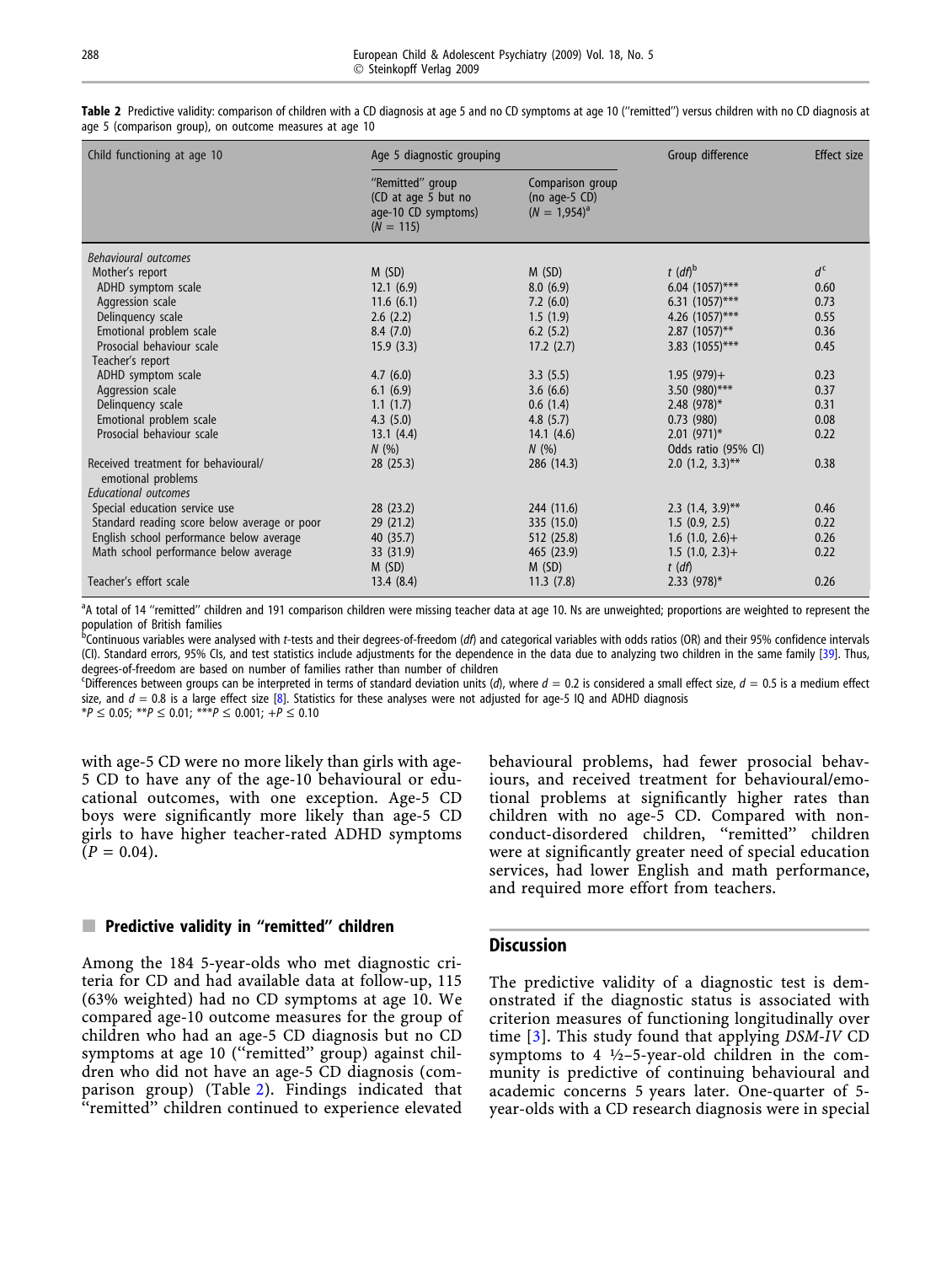education services at age 10 and teachers reported children with preschool CD were more burdensome and required more teaching effort in the classroom. Effect sizes comparing diagnosed versus non-diagnosed children on age 10 outcomes were medium to large [\[8](#page-6-0)]. Ten-year-olds who appear to be free of CD symptoms nonetheless have elevated behavioural and educational problems if they have a positive history of preschool-aged CD. Thus, it appears that DSM-IV CD criteria validly identify a subset of young children who might benefit from early intervention. Evidence for predictive validity is strengthened by the fact that parents and teachers were not informed about children's research diagnosis of CD and treatment referrals were not made. Therefore, the findings herein were not influenced by either ''stigma'' effects or intervention as a consequence of our research diagnosis.

This study is the first to report on the long-term predictive validity of DSM-IV CD in preschool-aged children, but our findings should be interpreted in light of several limitations. First, our sample comprised mostly white British twins and our findings may not generalize to ethnic/racial groups in other countries or to singletons. However, our CD prevalence estimate and sex ratio are comparable to other epidemiological studies of singletons in the U.K. [\[21\]](#page-6-0) as well as in the U.S.  $[10]$  $[10]$ . Second, our "research" diagnosis may differ from typical practice in clinical settings. However, a strength of our study was interviewing mothers face-to-face to assess child symptoms rather than relying on a self-administered questionnaire, and obtaining collateral information from teachers. At the time the E-Risk children were 4  $\frac{1}{2}$ –5-years-old, standardized interview [\[12](#page-6-0), [15](#page-6-0)] and observational methods [[34\]](#page-7-0) for making diagnoses in preschool-aged children were not yet available. Third, we used a reporting period of 6 months, which differs from the DSM-IV practice of assessing CD symptoms in the past 12 months with at least one criterion present in the past 6 months. At our 4½–5-year assessment, a 6-month period for all symptom criteria would exert a conservative effect on the resulting diagnostic group. However, at our age-10 assessment, the 6-month reporting period might have missed identifying some children who might have met diagnostic criteria over a 12-month period, thus creating a false appearance of recovery. Although this may not be ideal, we needed to keep the reporting period the same across assessments in order to have repeated identical measures for the wider study. Fourth, we could not control for possible confounding diagnoses other than age-5 ADHD because they were not assessed. Fifth, we diagnosed CD in 4½–5 year old children. Research on predictive validity is needed on children younger than 4 years of age.

Our focus on outcomes at one age window is liable to yield an underestimate of diagnostic stability and an overestimate of ''remission'' because CD symptoms wax and wane over time.<sup>1</sup> This study examined outcomes at only one age window because this is the situation that resembles what clinicians in practice are likely to face; rarely do they have the benefit of assessing a child on multiple occasions across development. Instead, clinicians will want to know if a preschool child is diagnosed with CD at age 5, what is the probability that he will be diagnosed again if seen by a clinician when in elementary school? What is the probability that, even if he is not diagnosed again with CD, he will continue to have educational difficulties and continue to require mental health and special education services? Should intervention be initiated early in development before problems become entrenched? On the one hand, our definition of ''remission'' at a single time point at age 10 may be an overestimate. Previous research has shown that whereas 50% of clinic-referred boys meet diagnostic criteria for CD at a single re-assessment, 88% of them meet diagnostic criteria at least once over a 3-year period [[20\]](#page-6-0). On the other hand, our definition of ''remission'' is relatively conservative, given that remission is defined not as the absence of a CD diagnosis, but as the absence of any CD symptoms (i.e., children with one or two CD symptoms were not classified as ''remitted''). Of the 115 children identified as ''remitters'' at age 10, only 19 (13.1% weighted) of them had met diagnostic criteria for CD at age 7 [\[18](#page-6-0)]. Thus, a large majority of our "remitters" appear to have ''escaped'' a CD diagnosis over more than a single follow-up window and yet continue to have elevated behavioural and educational concerns in middle-childhood.

Without making developmental modifications (aside from dropping the ''forced sexual activity'' symptom), this study demonstrated that existing DSM-IV criteria for CD can statistically predict continuity of behavioural and academic problems in nonreferred preschool-aged children, which should help inform decisions regarding revisions for DSM-V. Increasingly, the controversy over preschool diagnosis appears to be subsiding and data indicate that psychopathology in preschoolers is similar in prevalence rates and diagnostic features to psychopathology seen in older children and adolescents [[4\]](#page-6-0); however, more research is left do be done. Our findings support further efforts to design and validate

<sup>&</sup>lt;sup>1</sup>To illustrate, 1-week test-retest reliability of the CD diagnosis assessed by the Kiddie Disruptive Behavior Disorders Schedule, a structured clinical interview, in a clinic-referred sample of preschoolers was 0.73 [\[15](#page-6-0)], which is very good but falls short of perfect even over a few days.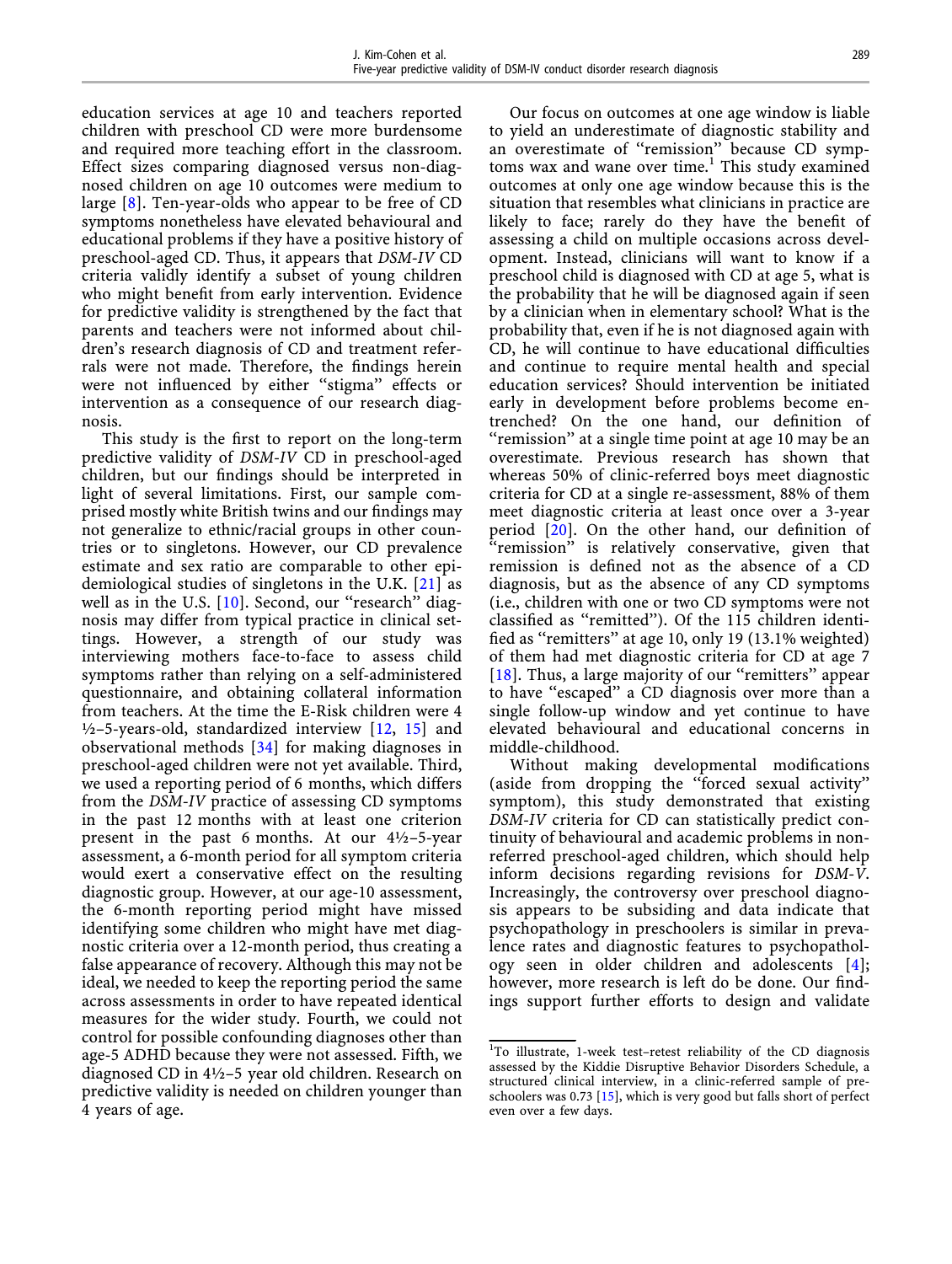<span id="page-6-0"></span>developmentally appropriate diagnostic procedures for preschoolers so that greater consensus regarding clinical criteria can be achieved. For instance, studies are needed that specifically test whether frequency and duration criteria and symptom definition should differ for children in different developmental periods [[36](#page-7-0)]. Fortunately, this is an opportune time for investigating potential refinements to the diagnostic criteria for CD prior to the release of the next DSM.

 $\blacksquare$  Acknowledgements We are grateful to the Study families and teachers for their participation. We thank Robert Plomin and Michael Rutter for their contributions, Thomas Achenbach for kind permission to adapt the CBCL, and members of the E-Risk team for their dedication, insights, and hard work. This research was supported by grants from the UK Medical Research Council (G9806489 & G0100527), and the ESRC-SCOPIC Network. Dr. Caspi is a recipient of a Royal Society-Wolfson Research Merit Award.

### Reference

- 1. Achenbach TM (1991) Manual for the Child Behavior Checklist/4–18 and 1991 profile. University of Vermont Department of Psychiatry, Burlington, Vermont
- 2. Achenbach TM (1991) Manual for the Teacher's Report Form and 1991 Profile. University of Vermont Department of Psychiatry, Burlington, Vermont
- 3. Anastasi A (1996) Psychological testing. Macmillian, New York
- 4. Angold A, Egger HL (2007) Preschool psychopathology: lessons for the lifespan. J Child Psychol Psychiatry 48:961–966
- 5. Bennett N, Jarvis L, Rowlands O, Singleton N, Haselden L (1996) Living in Britain: results from the General Household Survey. HMSO, London
- 6. Bird HR, Gould MS, Staghezza B (1992) Aggregating data from multiple informants in child psychiatry epidemiological research. J Am Acad Child Adolesc Psychiatry 31:78–85
- 7. Birth Statistics (1996) Series FM1 no. 23 HMSO, London
- 8. Cohen J (1992) A power primer. Psychol Bull 112:155–159
- 9. Costello A, Edelbrock C, Kalas R, Kessler M, Klaric SA (1982) Diagnostic Interview Schedule for Children (DISC). National Institute of Mental Health, Rockville, Maryland
- 10. Costello EJ, Mustillo S, Erkanli A, Keeler G, Angold A (2003) Prevalence and development of psychiatric disorders in childhood and adolescence. Arch Gen Psychiatry 60:837–844
- 11. Cote S, Vaillancourt T, LeBlanc JC, Nagin DS, Tremblay RE (2006) The development of physical aggression from toddlerhood to pre-adolescence: a nation wide longitudinal study of Canadian children. J Abnorm Child Psychol 34:71–85
- 12. Egger HL, Angold A (2004) The preschool Age Psychiatric Assessment (PAPA): a structured parent interview for diagnosing psychiatric disorders in preschool children. In: DelCarmen-Wiggins R, Carter AS (eds) Handbook of infant and toddler mental health assessment. Oxford, New York, pp 223–243
- 13. Haddock CK, Rinkdskopf D, Shadish WR (1998) Using odds ratios as effect sizes for meta-analysis of dichotomous data: a primer on methods and issues. Psychol Methods 3:339–353
- 14. Hutchings J, Bywater T, Daley D, Gardner F, Whitaker C, Jones K, Eames C, Edwards RT (2007) Parenting intervention in Sure Start services for children at risk of developing conduct disorder: pragmatic randomised controlled trial. Br Med J 334:678
- 15. Keenan K, Wakschlag L, Danis B, Hill C, Humphries M, Daux J, Donald R (2007) Further evidence of the reliability and validity of DSM-IV ODD and CD in preschool children. J Am Acad Child Adolesc Psychiatry 46:457– 468
- 16. Keenan K, Wakschlag LS (2002) Can a valid diagnosis of disruptive behavior disorder be made in preschool children? Am J Psychiatry 159:351–358
- 17. Keenan K, Wakschlag LS (2004) Are oppositional defiant and conduct disorder symptoms normative behaviors in preschoolers? A comparison of referred and nonreferred children. Am J Psychiatry 161:356–358
- 18. Kim-Cohen J, Arseneault L, Caspi A, Polo Tomas M, Taylor A, Moffitt TE (2005) Validity of DSM-IV conduct disorder in 4 1/2–5-year-old children: a longitudinal epidemiological study. Am Psychiatry 162:1108-1117
- 19. Kuntsi J, Eley TC, Taylor A, Hughes C, Asherson P, Caspi A, Moffitt TE (2004) The co-occurrence of ADHD and low IQ has genetic origins. Neuropsychologia 124B:41–47
- 20. Lahey BB, Hart EL, Frick PJ, Applegate B, Zhang Q, Green SM, Russo MF (1995) Four-year longitudinal study of conduct disorder in boys: patterns and predictors of persistence. J Abnorm Psychol 104:83–93
- 21. Maughan B, Rowe R, Messer J, Goodman R, Meltzer H (2004) Conduct disorder and oppositional defiant disorder in a national sample: developmental epidemiology. J Child Psychol Psychiatry 45:609–621
- 22. Maynard RA (1997) Kids having kids: economic costs and social consequences of teen pregnancy. Urban Institute Press, Washington
- 23. Moffitt TE, Arseneault L, Jaffee SR, Kim-Cohen J, Koenen KC, Odgers C, Slutske W, Viding E (2008) Research review: DSM-V conduct disorder: research needs for an evidence base. J Child Psychol Psychiatry 49:3–33
- 24. Moffitt TE, The E-Risk Study Team (2002) Teen-aged mothers in contemporary Britain. J Child Psychol Psychiatry 43:727–742
- 25. Piacentini JC, Cohen P, Cohen J (1992) Combining discrepant diagnostic information from multiple sources: are complex algorithms better than simple ones? J Abnorm Child Psychol 20:51–63
- 26. Reid JB (1993) Prevention of conduct disorder before and after school entry: relating interventions to developmental findings. Dev Psychopathol 5:243–262
- 27. Sattler JM (1992) Assessment of Children WISC-III and WPPSI-R Supplement. Jerome M Sattler, San Diego, California
- 28. Sclare I (1997) The child psychology portfolio. NFER-Nelson Publishing Company, Windsor, Berkshire
- 29. StataCorp (2003) Stata statistical software: Release 8.0. College Station, Texas
- 30. Sterba S, Egger HL, Angold A (2007) Diagnostic specificity and nonspecificity in the dimensions of preschool psychopathology. J Child Psychol Psychiatry 48:1005–1013
- 31. Torgesen JK, Wagner RK, Rashotte CA (1999) Test of Word Reading Efficiency. PRO-ED Inc, Austin
- 32. Tremblay RE, Nagin DS, Seguin JR, Zoccolillo M, Zelazo PD, Boivin M, Perusse D, Japel C (2004) Physical aggression during early childhood: trajectories and predictors. Pediatrics 114:e43–e50